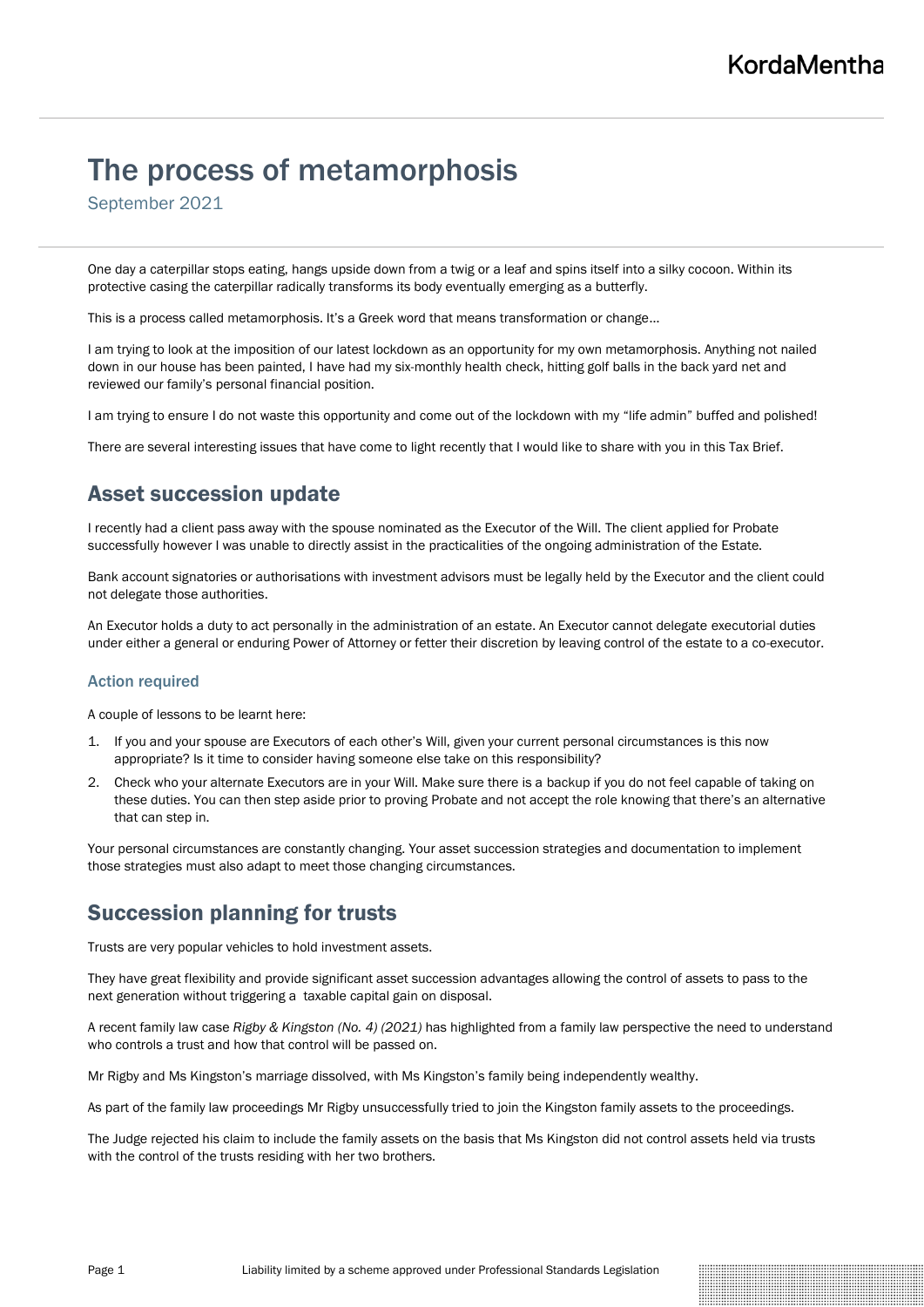### Key takeaways

We are always conscious of protecting assets from relationship breakdowns of the next generation.

You may consider to whom you are passing control of your trust to on your passing and question whether the transfer of control mechanism can be tightened to protect the trust assets if a spousal relationship of one of your children breaks down.

Secondly as part of your review of your 30 June 2021 trust accounts, make sure you understand which beneficiaries are owed money by your trust. This is known as an unpaid present entitlement. Such liabilities will have ramifications for the passing of assets on your death as such beneficiaries will be able to draw on those assets from the trust to extinguish the liability including an Estate.

## Share buybacks – do not leave implementation actions to others

There are two significant public company share buybacks currently on offer: Commonwealth Bank of Australia ('CBA') and Woolworths. It is important that if you hold shares in these companies, you proactively consider the implications in accepting or not the buyback offer. CBA's buyback closes on 1 October 2021 and Woolworths on 15 October 2021.

Do not assume your broker will manage this for you.

Proactively analyse the implications of accepting this offer in your own personal circumstances. Both the CBA and Woolworths have offered to buy back their shares at a discount of 10-14% of market value. The final price will be determined by each Company and its likely that both buybacks will be over subscribed and therefore scaled back.

You ask yourself the question:

*"Why would I participate in a buyback to dispose of my shareholding when I could dispose on the market and not suffer the discount?"*

Read on!!

### Taxation implications of a share buyback

Share buybacks have an unusual taxation outcome. This means that you may be able to financially improve your circumstances by accepting the buyback, notwithstanding it is at a discount to market. It is a disposal of the shares for Capital Gains Tax purposes and a receipt of a dividend for income tax purposes.

### **Process**

The company will nominate a capital value for the shares (CBA \$21.66, Woolworths \$4.31). The difference between that price and the agreed share buyback price will be treated as a fully franked dividend for the shareholder. The company will nominate a tax value for the shares which will be the deemed consideration for Capital Gains Tax on the disposal of the shares. This value will be dependent on the movement in the share price between the time just before the buyback was announced and the closing date of the buyback. The capital value of the shares less your cost price will then determine whether you have a capital gain or loss on the disposal of these shares. The dividend component of the buyback needs to be returned as assessable income.

### What is my cash impact of accepting the offer?

The tax consequences of the buyback play an important role in determining whether you take up the buyback.

The tax implications for you will be dependent upon:

- 1. What entity in your Group hold the shares
- 2. What is the ultimate rate of income tax for the shareholder
- 3. Whether you have carried forward capital losses in your group, and
- 4. If you hold the shares in a self-managed superannuation fund, whether you are in pension mode.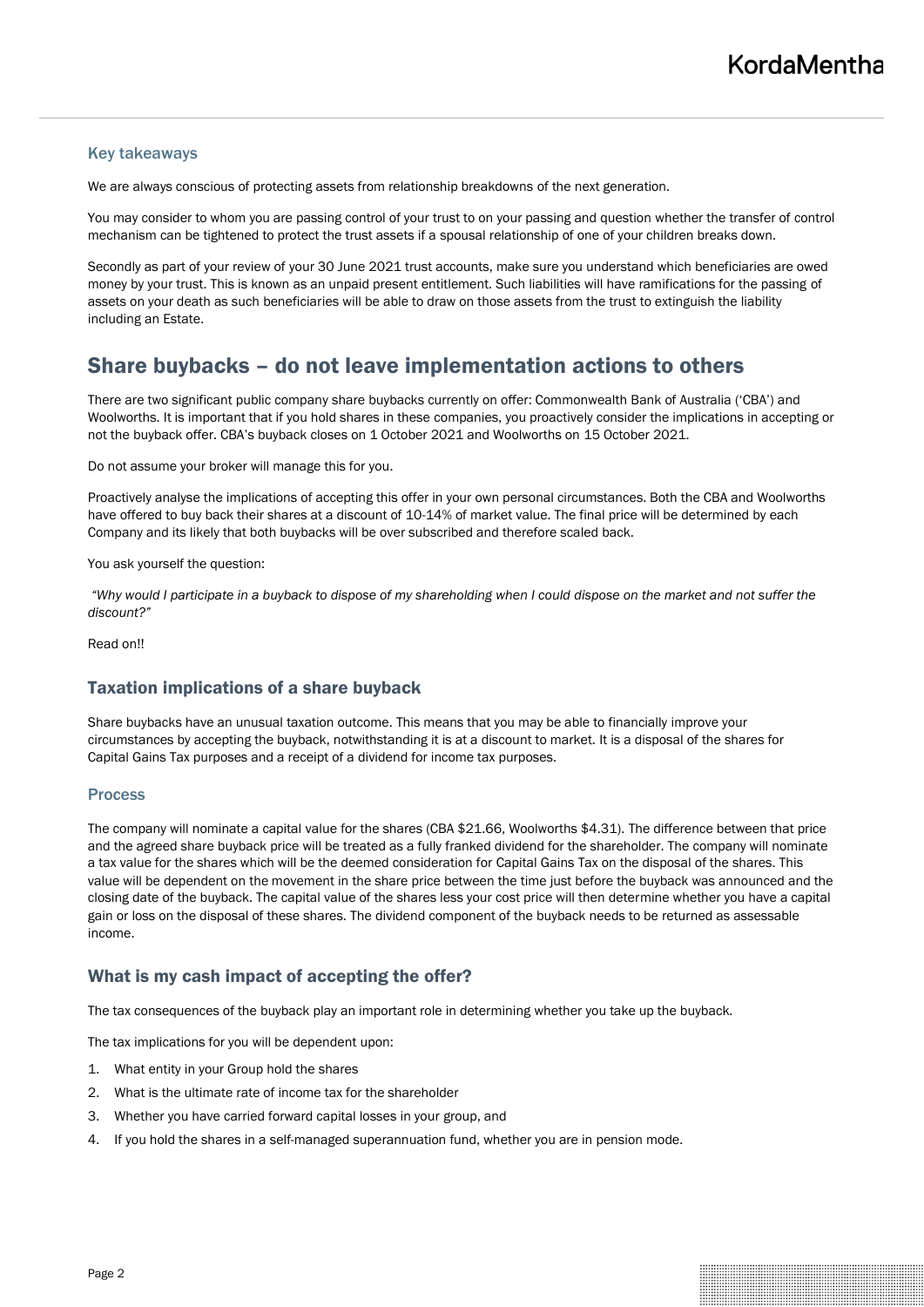The following is an example of how the share buyback will work for both CBA and Woolworths where the shares are held in a Trust and a SMSF:

### Commonwealth Bank Share Buy Back Woolworths Share Buy Back

*Illustration of Taxation and cash flow Implications where shares are held by a SMSF and Trust*

| Assumptions                                    |        | Assumptions                                            |
|------------------------------------------------|--------|--------------------------------------------------------|
| Information provided by CBA:                   |        | Information provided by Woolworths:                    |
| Shares trading at                              | 100.00 | 40.00<br>Shares trading at                             |
| Shares are bought back for a 14% discount:     | 86.00  | 34.40<br>Shares are bought back for a 14% discount:    |
| Capital Component                              | 21.66  | 4.31<br>Capital Component                              |
| Deemed Market value of shares for CGT purposes | 35.66  | 9.91<br>Deemed Market value of shares for CGT purposes |

### **Information relevant to Shareholder Information relevant to Shareholder Information relevant to Shareholder**

|                        | SMSF*        |              | Trust** |                        | SMSF*       | Trust**     |
|------------------------|--------------|--------------|---------|------------------------|-------------|-------------|
| Number of shares held  | 1.000        |              | 1.000   | Number of shares held  | 1.000       | 1,000       |
| CGT Cost Base/Share    | 50.00        |              | 50.00   | CGT Cost Base/Share    | 20.00       | 20.00       |
| Market Value of shares | \$100,000.00 | \$100,000.00 |         | Market Value of shares | \$40,000.00 | \$40,000.00 |

Shares held for more than 12 months Shares held for more than 12 months

*\* SMSF is not in Pension mode therefore rate of income tax is 15% and CGT 10% \* SMSF is not in Pension mode therefore rate of income tax is 15% and CGT 10%*

*Illustration of Taxation and cash flow Implications where shares are held by a SMSF and Trust*

| <b>Assumptions</b>                             |     |       |
|------------------------------------------------|-----|-------|
| Information provided by Woolworths:            |     |       |
| Shares trading at                              | \$. | 40.00 |
| Shares are bought back for a 14% discount:     | S   | 34.40 |
| Capital Component                              | S   | 4.31  |
| Deemed Market value of shares for CGT purposes | S   | 9.91  |

|                        | SMSF*        | Trust**      |                        | SMSF*       | Trust**     |
|------------------------|--------------|--------------|------------------------|-------------|-------------|
| Number of shares held  | 1.000        | 1.000        | Number of shares held  | 1.000       | 000.⊥       |
| CGT Cost Base/Share    | 50.00        | 50.00        | CGT Cost Base/Share    | 20.00       | 20.00       |
| Market Value of shares | \$100,000,00 | \$100,000,00 | Market Value of shares | \$40,000,00 | \$40,000.00 |

*\*\* Trust Distributes to Beneficiary at the 47% tax bracket \*\* Trust Distributes to Beneficiary at the 47% tax bracket*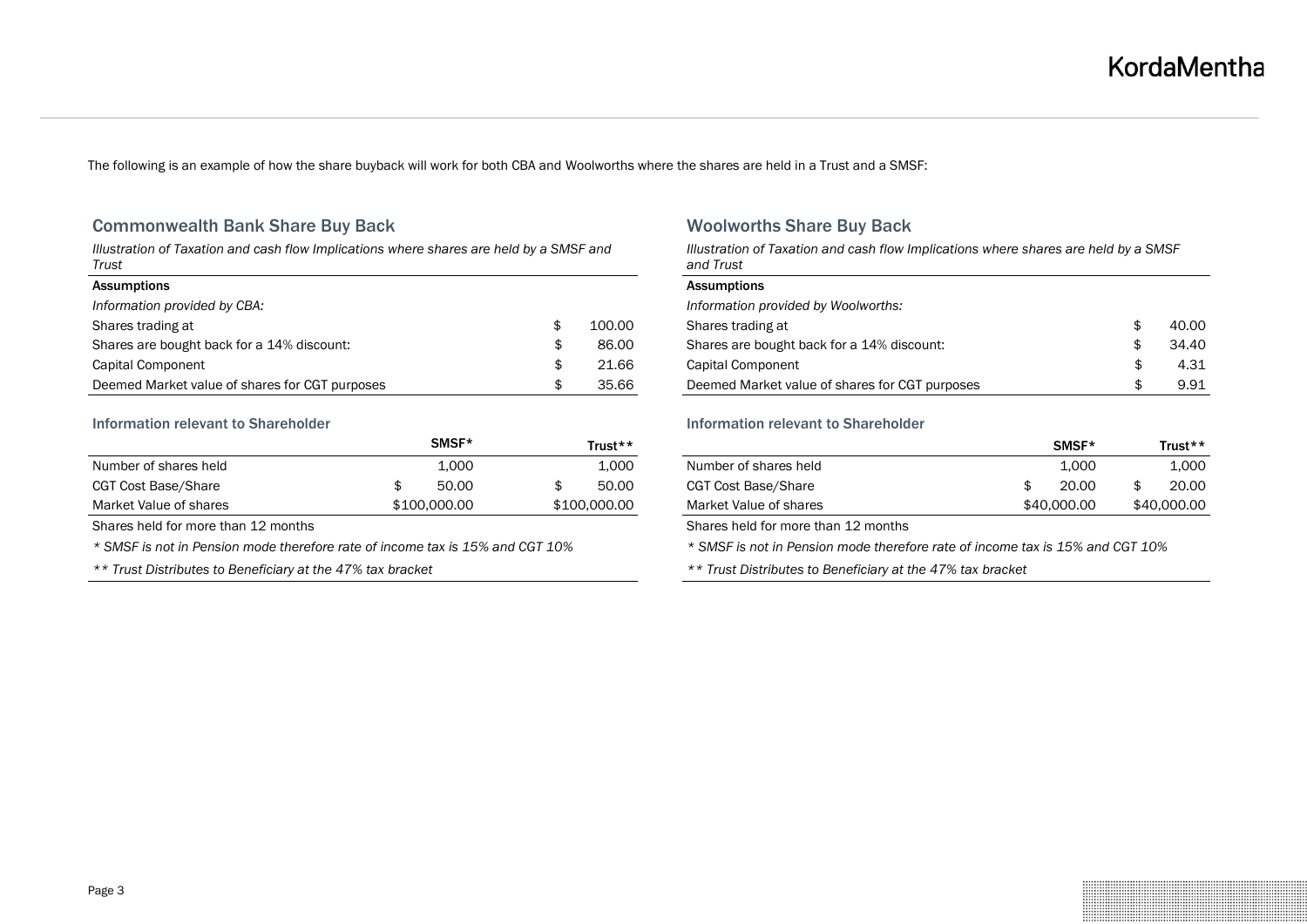### **Taxation Impact**

| <b>CGT Impact</b>              |                 |                 | <b>CGT Impact</b>              |              |               |  |
|--------------------------------|-----------------|-----------------|--------------------------------|--------------|---------------|--|
| Consideration for CGT Purposes | 35.660.00       | \$35.660.00     | Consideration for CGT Purposes | \$9.910.00   | \$9.910.00    |  |
| Cost Base for CGT Purposes     | 50.000.00       | \$50,000,00     | Cost Base for CGT Purposes     | \$20,000,00  | \$20,000,00   |  |
| <b>Capital Loss</b>            | $-$ \$14.340.00 | $-$ \$14.340.00 | <b>Capital Loss</b>            | -\$10.090.00 | $-$10.090.00$ |  |

### Income Tax Impact

| Net Tax payable (refundable)      | -\$13.787.14    | \$15,625.43  | Net Tax payable (refundable)      | -\$6.447.86  | \$7,307.57   |
|-----------------------------------|-----------------|--------------|-----------------------------------|--------------|--------------|
| Less Imputation Credit            | $-$ \$27.574.29 | -\$27.574.29 | Less Imputation Credit            | -\$12.895.71 | -\$12.895.71 |
| Income Tax Payable                | \$13.787.14     | \$43,199.71  | Income Tax Payable                | \$ 6.447.86  | \$20,203,29  |
| Amount returned as Income for tax | \$91.914.29     | \$91.914.29  | Amount returned as Income for tax | \$42.985.71  | \$42.985.71  |
| Imputation Credits                | \$27.574.29     | \$27.574.29  | Imputation Credits                | \$12.895.71  | \$12.895.71  |
| Dividend for Tax purposes         | \$64,340.00     | \$64,340.00  | Dividend for Tax purposes         | \$30,090,00  | \$30,090,00  |

| <b>Cash Flow Impact</b>                  |                |                  | <b>Cash Flow Impact</b>                  |             |                 |  |
|------------------------------------------|----------------|------------------|------------------------------------------|-------------|-----------------|--|
| Cash received from CBA                   | \$86,000,00    | \$86,000,00      | Cash received from CBA                   | \$34,400.00 | \$34,400.00     |  |
| Taxation Impact - Income                 | \$13,787.14    | $-$ \$ 15.625.43 | Taxation Impact - Income                 | \$ 6.447.86 | $-$ \$ 7.307.57 |  |
| Taxation Impact - Utilising Capital Loss | \$ 1,434.00    | 3,369.90<br>\$   | Taxation Impact - Utilising Capital Loss | \$1,009.00  | \$2,371.15      |  |
|                                          | \$101.221.14   | \$73,744.47      |                                          | \$41,856.86 | \$29,463.58     |  |
| If you just sold the shares              |                |                  | If you just sold the shares              |             |                 |  |
| Consideration                            | \$100,000,00   | \$100,000.00     | Consideration                            | \$40,000.00 | \$40,000.00     |  |
| <b>CGT Impact</b>                        |                |                  | <b>CGT Impact</b>                        |             |                 |  |
| Cost Base                                | \$50,000.00    | \$50,000,00      | Cost Base                                | \$20,000,00 | \$20,000,00     |  |
| Capital Gain                             | \$50,000,00    | \$50,000,00      | Capital Gain                             | \$20,000,00 | \$20,000.00     |  |
| Tax                                      | 5.000.00<br>\$ | \$11.750.00      | Tax                                      | \$2,000,00  | \$4.700.00      |  |
| After Tax receipt from sale of shares    | \$95.000.00    | \$88,250,00      | After Tax receipt from sale of shares    | \$38,000,00 | \$35,300,00     |  |
|                                          |                |                  |                                          |             |                 |  |

|                |                 | <b>Taxation Impact</b><br><b>CGT Impact</b> |               |                |
|----------------|-----------------|---------------------------------------------|---------------|----------------|
| \$35,660.00    | \$35,660.00     | <b>Consideration for CGT Purposes</b>       | \$9,910.00    | \$9.910.00     |
| \$50,000.00    | \$50,000.00     | Cost Base for CGT Purposes                  | \$20,000.00   | \$20,000.00    |
| \$14.340.00    | $-$ \$14.340.00 | <b>Capital Loss</b>                         | $-$10,090.00$ | $-$10,090.00$  |
|                |                 | <b>Income Tax Impact</b>                    |               |                |
| \$64,340.00    | \$64,340.00     | Dividend for Tax purposes                   | \$30,090,00   | \$30,090,00    |
| \$27,574.29    | \$27,574.29     | <b>Imputation Credits</b>                   | \$12,895.71   | \$12,895.71    |
| \$91,914.29    | \$91,914.29     | Amount returned as Income for tax           | \$42,985.71   | \$42,985.71    |
| \$13,787.14    | \$43,199.71     | Income Tax Payable                          | \$6,447.86    | \$20,203.29    |
| \$27,574.29    | $-$ \$27,574.29 | Less Imputation Credit                      | $-$12,895.71$ | $-$12,895.71$  |
| \$13,787.14    | \$15,625.43     | Net Tax payable (refundable)                | $-$6,447.86$  | \$7,307.57     |
|                |                 | <b>Cash Flow Impact</b>                     |               |                |
| \$86,000.00    | \$86,000.00     | Cash received from CBA                      | \$34,400.00   | \$34,400.00    |
| \$13,787.14    | $-$ \$15,625.43 | Taxation Impact - Income                    | \$6,447.86    | $-$ \$7.307.57 |
| 1,434.00<br>\$ | 3,369.90<br>\$  | Taxation Impact - Utilising Capital Loss    | \$1,009.00    | \$2,371.15     |
| \$101,221.14   | \$73,744.47     |                                             | \$41,856.86   | \$29,463.58    |
|                |                 | If you just sold the shares                 |               |                |
| \$100,000.00   | \$100,000.00    | Consideration                               | \$40,000.00   | \$40,000.00    |
|                |                 | <b>CGT Impact</b>                           |               |                |
| \$50,000.00    | \$50,000.00     | Cost Base                                   | \$20,000.00   | \$20,000.00    |
| \$50,000.00    | \$50,000.00     | Capital Gain                                | \$20,000.00   | \$20,000.00    |
| \$<br>5.000.00 | \$11.750.00     | Tax                                         | \$2.000.00    | \$4.700.00     |